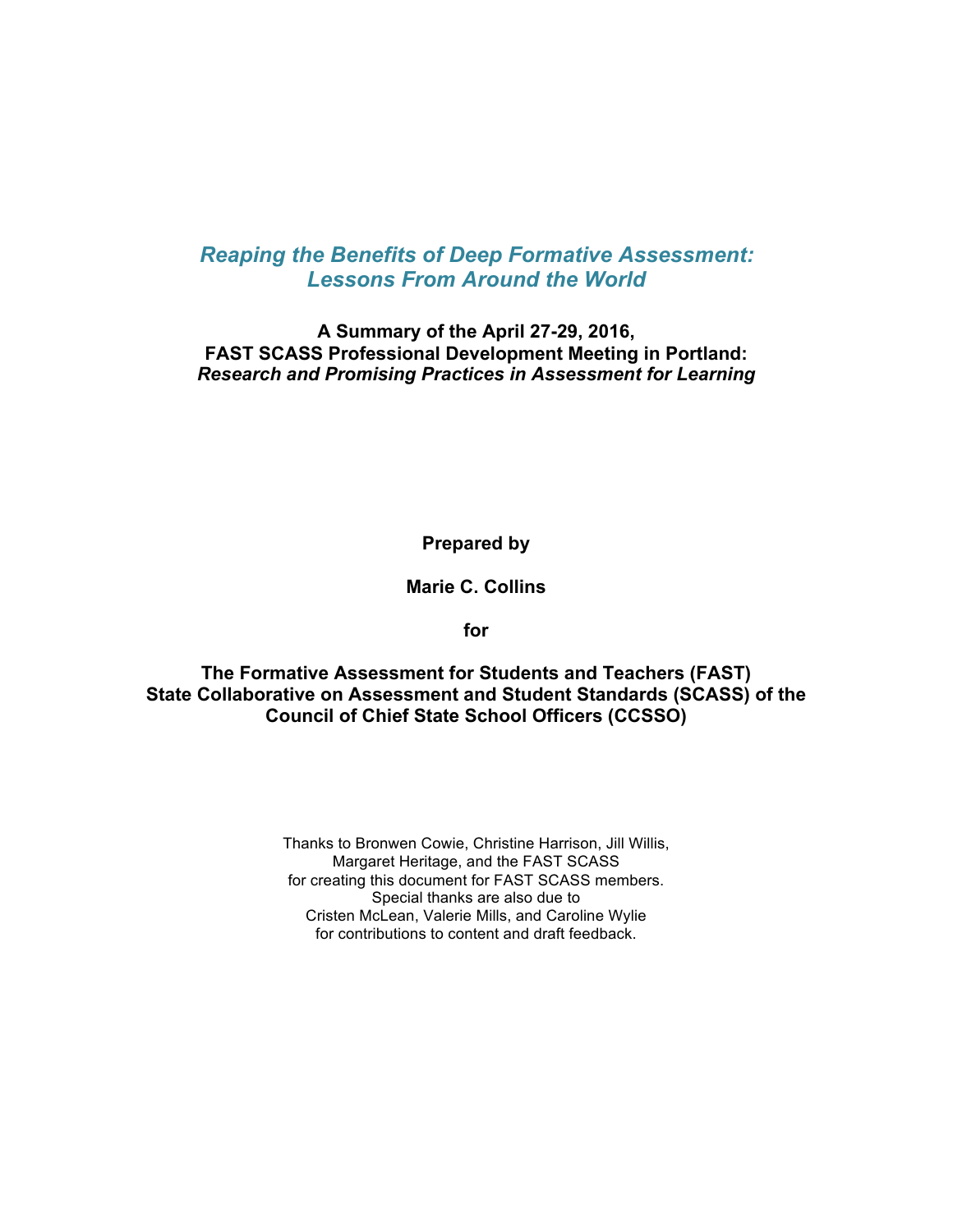# **Reaping the Benefits of Deep Formative Assessment: Lessons From Around the World**

 As formative assessment practices gain traction in school systems around the world, new insights are emerging about the critical role students play in maximizing its effectiveness; about how to help teachers develop and hone their formative assessment skills; and about how education policy can be used more effectively to deepen and scale up the use of classroom-based assessment practices.

experts - Bronwen Cowie, Christine Harrison, and Jill Willis - met with members of the Formative Assessment for Students and Teachers (FAST) State Collaborative on and Student Standards (SCASS)' in have the potential to impact how state and In April, three international formative assessment federal government officials, school leaders, and classroom teachers support and practice formative assessment, as well as the potential to

Formative assessment is the term used to experts — Bronwen Cowie, Christine Harrison, **Formative assessment** is the term used to and Jill Willis — met with members of the **describe a type of assessment where the focus is** summing it up. While some jurisdictions talk of *Teachers (FAST) State Collaborative on* **and** *assessment for learning*, and there are some Assessment and Student Standards (SCASS)<sup>1</sup> in *assessment for learning*, and there are some document we treat them as interchangeable. Here, formative assessment is conceptualized as a pedagogic process where teachers and students assessment task or event. on *informing* learning, rather than measuring it or Portland to share these insights and explain how document we treat them as interchangeable. Here, they emerged in their specific contexts. After the document we treat them as interchangeable. Here, meeting, the presenters graciously consented to  $\left\{\n\begin{array}{ll}\n\text{formative assessment is conceptualized as a}\n\text{mechanism, the presenters and students}\n\end{array}\n\right\}$ evaluate their learning while the learning is have the potential to impact how state and the potential to impa<br>have potential to impact the potential to impact the and the and the and the potential to impact the and the a

ensure that teacher skill with classroom assessment practices benefits all students.

# **EVOLVING DEFINITIONS**

 Stories the three presenters shared illustrate how formative assessment practices emerged, changed, and spread in their respective countries. While each route was different, each journey led to similar observations about how and why definitions of formative assessment have evolved.

#### *Christine Harrison, England*

 research. Over time, roughly 10 large-scale research projects brought assessment for learning to schools throughout the nation. Teachers in the schools piloted formative assessment practices in their classrooms using a collaborative action-research model, and researchers looked to these teachers, their students, In the United Kingdom, the emergence of formative assessment practice was largely driven by university and their school cultures to determine what worked well and what caused efforts to falter.

 national conversation about assessment for learning that gradually emerged among all stakeholders as a result of this broad engagement. With it came a realization that early definitions of formative assessment could be revised to more explicitly position it as a classroom practice that is part of daily instruction (rather than an assessment) and to place greater emphasis on student agency. Even when assessment role of the teacher. Dr. Christine Harrison, a senior lecturer in science education at King's College London, pointed to the for learning practices are widely recognized and practiced, she noted, the need to empower students as regulators of their own learning and as peer resources for each other frequently takes a back seat to the

 $\frac{1}{2}$ 1 The FAST SCASS is a program of the Council of Chief State School Officers (CCSSO). Learn more at: http://www.ccsso.org/resources/programs/formative\_assessment\_for\_students\_and\_teachers\_(fast).html

<sup>&</sup>lt;sup>2</sup> To view their full presentations, visit: https://plus.google.com/u/0/communities/114390676582269809073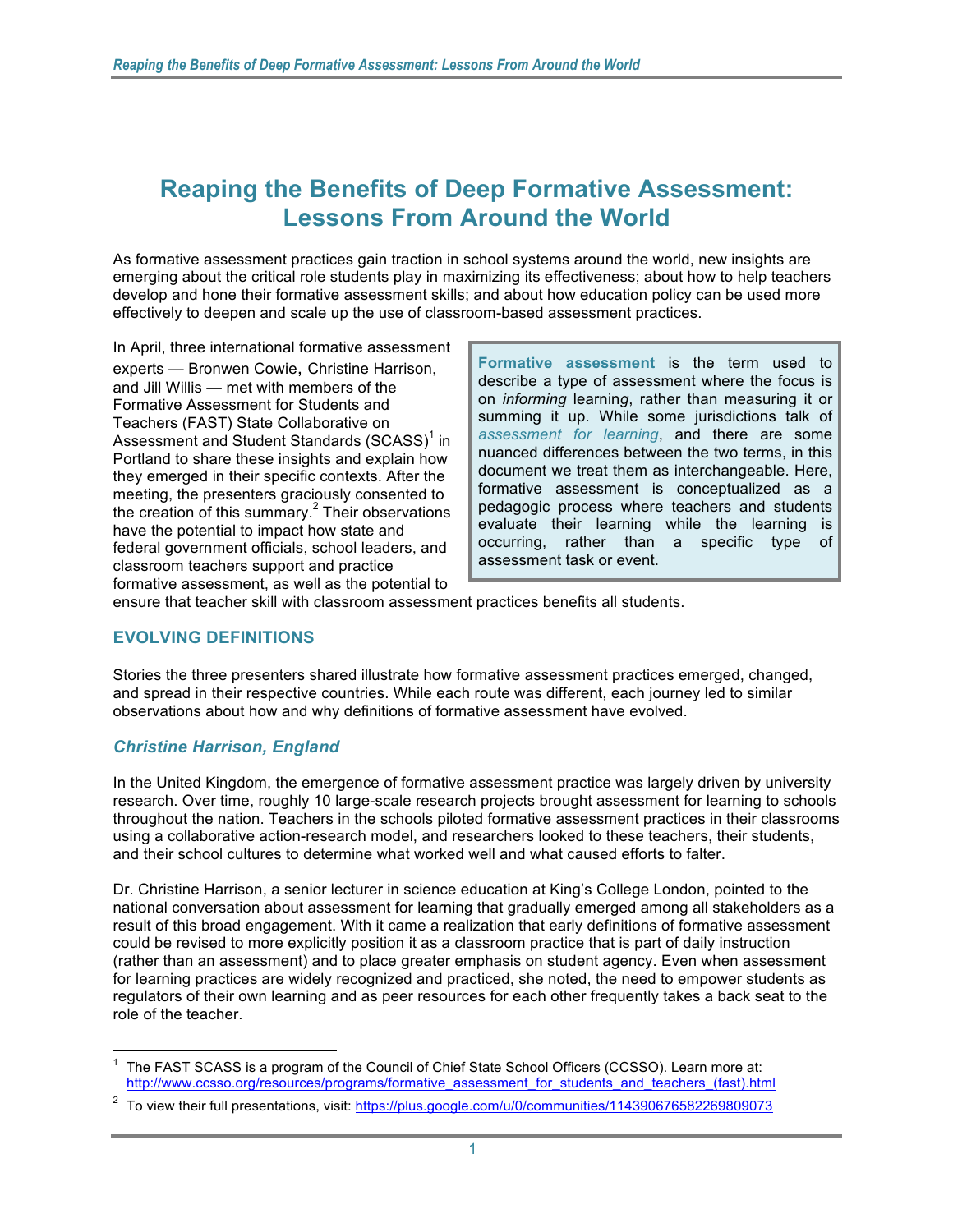which the first priority in its design and practice is to serve the purpose of promoting students' learning .... Such assessment becomes 'formative adapt the teaching work to meet learning needs. The section of learner who has to take action." .... Such assessment becomes 'formative **improvement.** Both teachers and learners "Assessment for learning is any assessment for assessment' when the evidence is actually used to some need to be involved but ultimately it is the

-Black et al., 2003, p. 10

"This is classroom assessment which focuses on the learning as it is taking place and its function is to bring about need to be involved but ultimately it is the learner who has to take action."

**-Harrison & Howard, 2009** 

#### *Jill Willis, Australia*

 Historically, Australian teachers have been responsible for creating their own classroom assessments, with each state determining how to combine teacher assessments with state-designed assessment tasks. Sharing criteria, using peer and self-assessment, and giving feedback were regarded as expected best practices. Dr. Jill Willis, a senior lecturer in education at Queensland University of Technology, said teachers therefore believed assessment for learning was something they were already doing. The strategies were combined into a policy narrative of "Assessment for Learning" in 2008, when the federal government released some supporting resources and a website to promote it as an approach to curriculum planning.<sup>3</sup>

 Despite these quality resources, formative assessment was not prioritized as a policy initiative, as significant attention went to the first national literacy and numeracy tests, which were launched that year. It was also the time curriculum began in earnest. when collaborative action on the national

 The national climate quickly shifted from teacher control to a high level of prescription over classroom curriculum and assessment. But tests, has led to discussions about "what works" in classrooms and a renewed focus on providing professional learning about feedback is offering idealism about the professional capacity of teachers," Dr. Willis said. increased competition, prompted by the national effective feedback and sharing learning intentions with students. School-level teachers a way to regain their "optimism and

 the new national professional standards for teachers (above-right) as part of the growing discourse that "positions teachers as experts." owners of their learning, as there is in the definition at right. "This is an area for future She pointed to statements about assessment in However, she noted, there is no mention within the statements that acknowledges students as growth and development."

#### Across the professional standards, $4$  teachers are expected to:

- Use assessment to inform curriculum planning (2.3).
- Establish learning goals (3.1).
- Use feedback and student assessment results to inform planning and improve programs (3.6).
- Contribute to collegial discussions (6.3).
- Continue their own professional learning to improve student learning outcomes (6.4).

Standard 5 is devoted to teacher assessment practices and notes that, among other assessment practices, a highly accomplished teacher will:

- Diagnose learning needs.
- Provide targeted feedback.
- Use judgments to progress student learning.
- Develop consistent judgments through moderation.
- Use data to identify interventions.
- Construct accurate reports to students and parents.

"Assessment for Learning is part of everyday practice by students, teachers, and peers that seeks, reflects upon, and responds to information from dialogue, demonstration, and observation in ways that enhance ongoing learning.

**—Klenowski, 2009, p.264** 

 $\frac{1}{2}$ 3 http://www.assessmentforlearning.edu.au/default.asp

<sup>4</sup> Australian professional standards for teachers. http://www.aitsl.edu.au/australian-professional-standards-for[teachers](http://www.aitsl.edu.au/australian-professional-standards-for-teachers)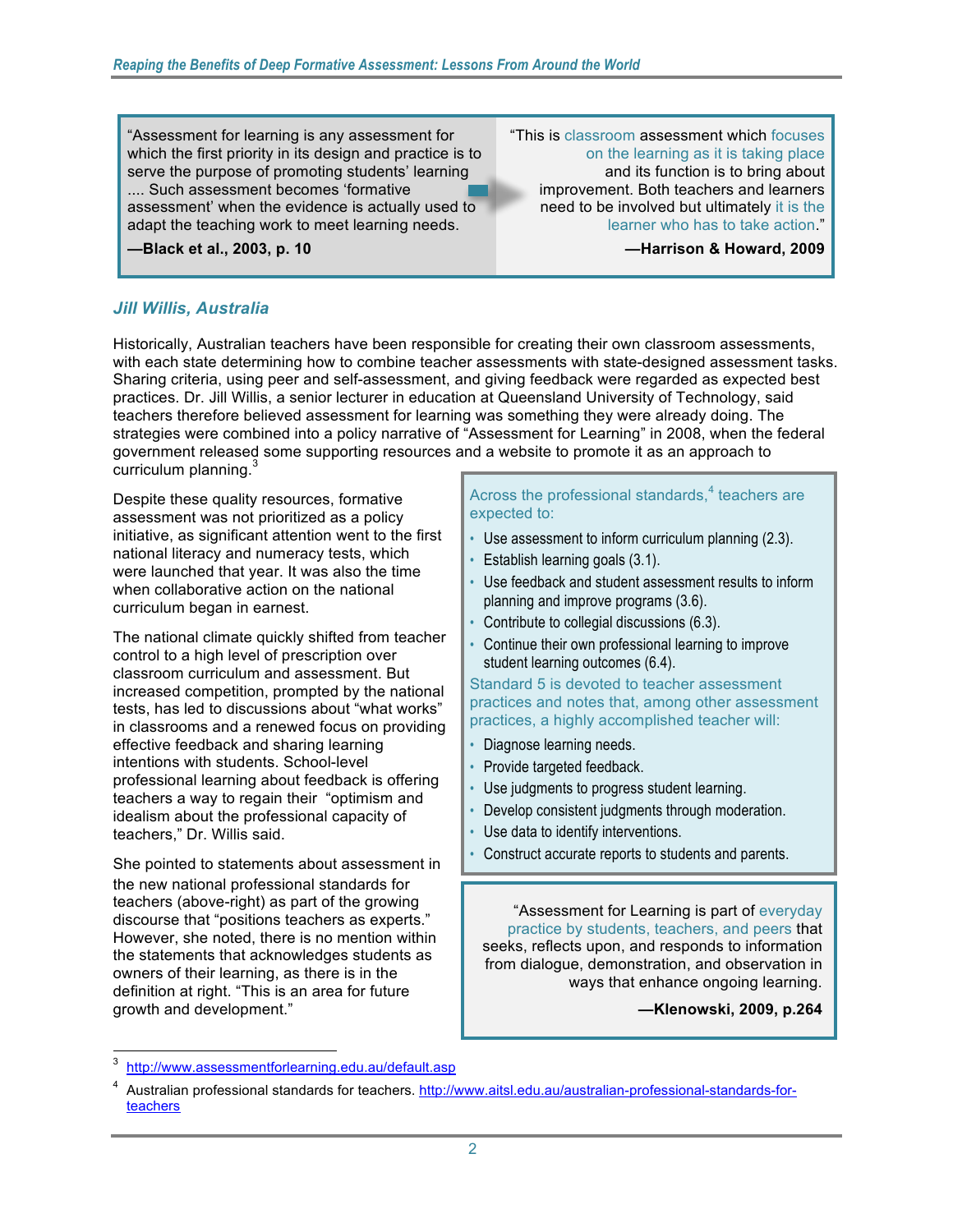## *Bronwen Cowie, New Zealand*

 New Zealand's story is notable for its long history of deep government support for formative assessment practice. Dr. Bronwen Cowie, professor of education at University of Waikato, said the "seeds of a formative focus" can be seen in the review of classroom assessment by Crooks (1988) and in national policy as early as 1989. She said the country's investment could be seen  as linked the *1840 Treaty of Waitangi*, which laid the groundwork for a moral and legal commitment of New Zealand), and to supporting M*ā*ori students to succeed as M*ā*ori and as citizens of to partnership with M*ā*ori (the indigenous people the world (Durie, 2001).

 In the mid-1990s, the New Zealand Ministry of Education explicitly included formative assessment in national assessment policy and practice out in meaningful ways in the national professional development. Today it calls the

#### *New Zealand Curriculum*

 "The primary purpose of assessment is to improve students' learning and teachers' teaching as both student and teacher respond to the information that it provides" (NZMOE, 2007, p. 39).

#### *Directions for Assessment in New Zealand*

Assessment capable teachers and students are ... quality information about learning in ways that affirm or further learning (Absolum et al., 2009, p. 6, able and motivated to access, interpret, and use modified).

#### *Position Paper: Assessment (Schooling Sector)*

The student is at the centre - assessment involves a process of ako or reciprocal learning amongst multiple stakeholders (students, peers, teachers, schools, families) (NZMOE, 2011).

 curriculum and in assessment documents (see Dr. Cowie's examples, above-right). Formative assessment skill is a key focus of professional development, she said, and teacher learning is buoyed by in-class support; professional development for school leaders; and high quality, government-developed assessment tools.

 Current government policy (2011) places students at the centre of the assessment process, Dr. Cowie said. Formative assessment, as assessment in support of learning, is congruent with the New Zealand understanding of culturally responsive pedagogy, which emphasizes the value of inviting in the knowledge and experience students bring from their homes and communities, and the role of relationships. Both approaches draw on the notion of ako, or mutual learning, in which learning involves students, teachers, peers, *and* whânau (extended family). Both approaches challenge deficit notions of students and aim to move beyond a credit view to position student diversity as a resource for learning and curriculum.

 Dr. Cowie said the definition of formative and what they do. Teachers focus not only on question, she said, is "how to manage the assessment she brings to the table depends on a "dynamic interplay" that includes planned actions as well as actions that are contingent on students *whether* students achieve the intended learning (convergent assessment), but also on what they actually learn (divergent assessment). The

 Formative assessment is defined as the process used by teachers and students to notice, recognize, and respond to student learning in order to enhance that learning, during the learning.

 **—Cowie & Bell, 1999** 

I

balance between convergent and divergent assessment within an agenda of learning for *all* students."

# *FAST SCASS, United States*

 participants took time to ponder the definitions of formative assessment in use in their contexts, as well as to confirm that the FAST SCASS definition at right explicitly references both classroom context and student agency. After hearing the presenters' observations,

 Formative assessment is a process used by provides feedback to adjust ongoing teaching and learning to improve students' achievement of teachers and students during instruction that intended instructional outcomes.

**—FAST SCASS, 2007**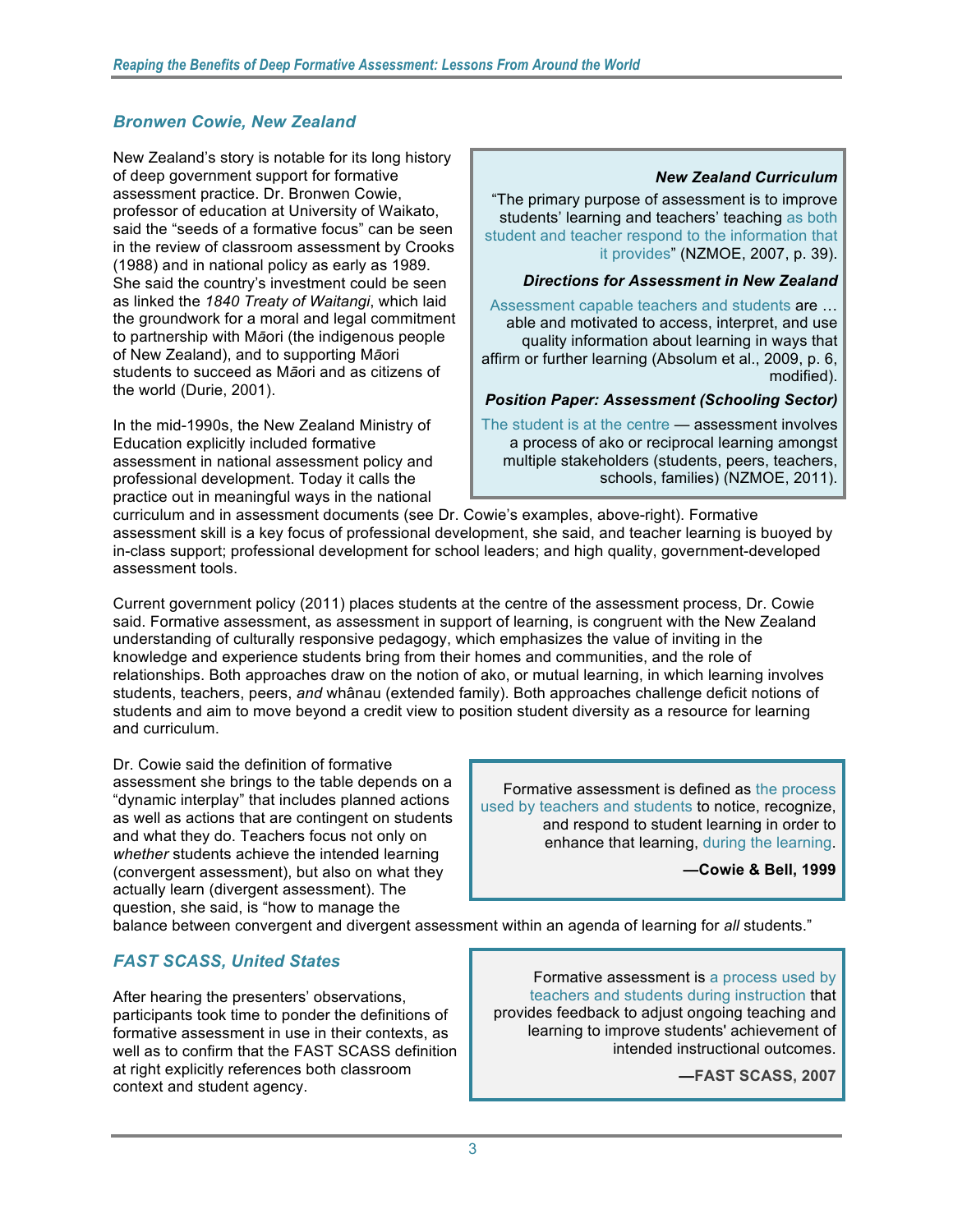#### **WHY STUDENT AGENCY MATTERS**

 Teachers who enlist students as active participants in formative assessment processes harness a multiplier effect that can have a powerful impact on student learning, because their students learn from a variety of teacher-designed peer interactions and experiences, as well as from interaction with their teacher. Students are more engaged in their learning when working with their peers and when peer- an example from the pan-European Strategies for Assessment of Inquiry Learning in Science (SAILS) exploration of the essential learning to deeper levels during the activity. generated questions and work samples are used to guide instruction, Dr. Harrison explained. Providing project, she compared questions a teacher prepared, which focused on the essential learning of a planned lesson, to questions that the teacher helped student generate, noting that the latter drove

 Dr. Willis pointed to both formal and informal learning that also occurs in student-centered classroom classroom environment, "individuals and groups can get a feel for quality," she stated. They begin to contexts. Peer conversations and the use of peer exemplars help students understand what is expected of them, she said. Students don't have to wait to get the teacher's attention to ask questions; they can talk with one another to check their understanding. Immersed in this kind of collegial, evaluative internalize discipline-specific values and

 of their work even after they leave the classroom. practices that can help them regulate the quality

classroom.<br>Dr. Cowie provided the quote from Sadler (1989) at right, which summarizes the importance and complexity of this kind of student self-monitoring. formative assessment allows for more timely She also noted that peer involvement in and more targeted personalized feedback.

 quality roughly similar to that held by the teacher, is able to monitor continuously the quality of what is being produced during the act of production itself, and has a repertoire of alternative moves or strategies from which to draw at any given point. The indispensable conditions for improvement are that the student comes to hold a concept of

 **—Sadler, 1989, p. 121** 

#### **WHAT DOES IT TAKE TO PROMOTE STUDENT AGENCY?**

 learning techniques, teachers gradually move toward collaboration with students that grows increasingly nuanced, to the extent that their formative assessment practice becomes essentially invisible, although still central to teaching and learning. In high-functioning formative assessment classrooms, teachers share responsibility for moving learning forward with their students; learning is recognized as a social process and becomes a joint responsibility. Successfully engaging students in formative assessment practice is a hallmark of higher levels of expertise. As the graphic below shows, after developing some skill with structured assessment for

 represent the amount representing the complex. It requires the In the diagram, bubbles of responsibility teachers and students have and take up, with bubbles above the diagonal line teacher, and those below representing student opportunity and responsibility for selfassessment. "Nuanced teacher competence," or assessment that supports learning, is

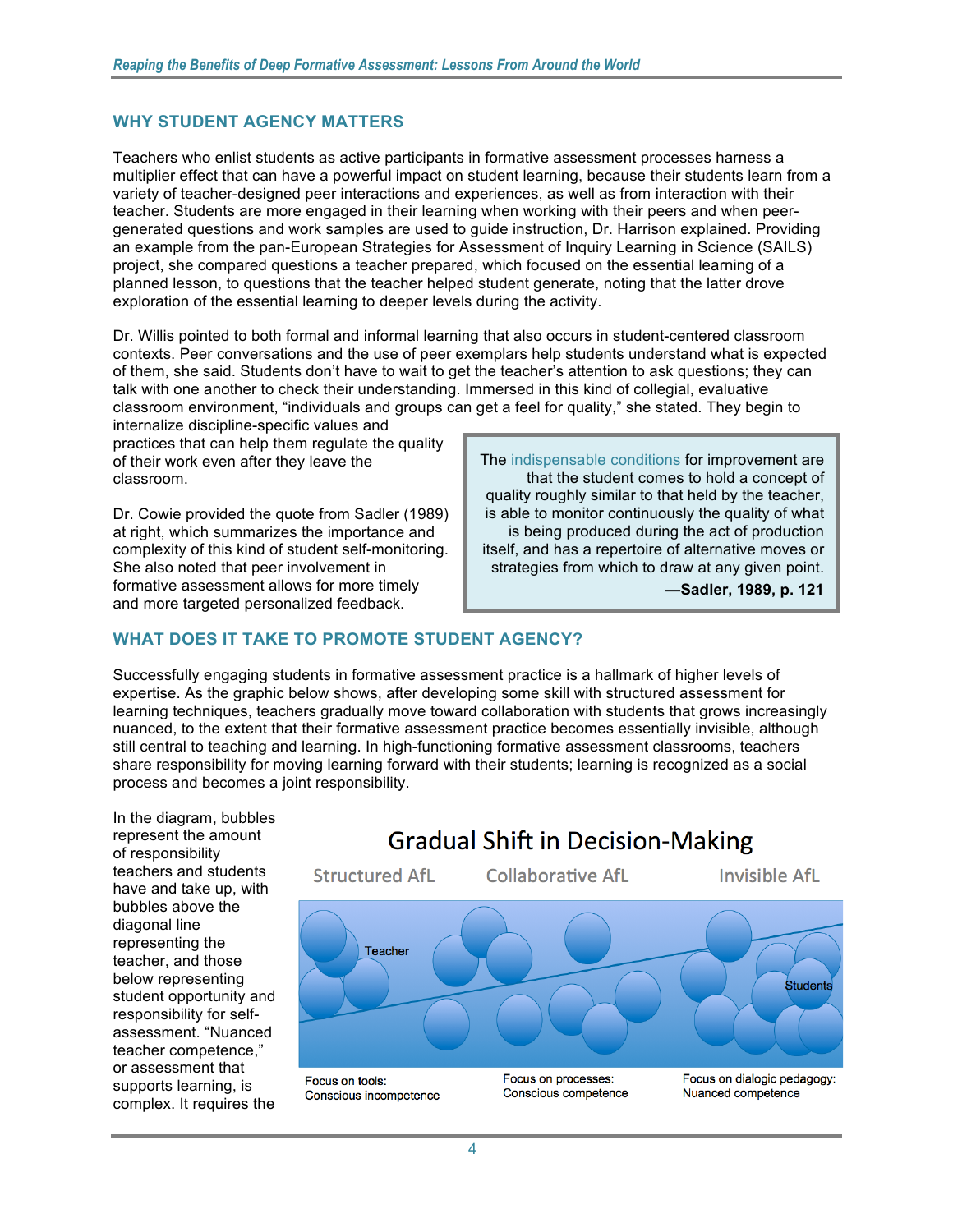teacher to know where learning is headed during a given lesson, as well as where it currently is for each support their interests and cultural understandings.<br>To illustrate this, Dr, Harrison student, and to quide students' individual journeys toward the new learning using planned activities that

To illustrate this, Dr, Harrison invited participants to think of learning experience designed to lead students from where they (bottom). Students begin the knowledge and skill, and as the lesson advances, the meanings at times (the wavy lines). But as and prompts their thinking in ways that move them closer to the straight lines, or "track," in the drawing at right as a planned are (top) to the learning goals activity with different levels of they make from their relevancyenriched explorations can stray a short distance from the rails or the teacher's intended learning they work, the teacher monitors their developing understanding



 learning, and (2) to recognize when such learning is important to foster, but not at the expense of bringing and farther along the track, ensuring a focus on the learning target. The challenge for teachers is twofold: (1) To recognize when productive learning can take place "outside the tracks" and to support that student learning back inside the track, which ensures they develop the intended curriculum understandings.

 Mastery of assessment for learning processes for planning, gathering, interpreting, and responding to student interests to completely drive such a lesson would lead to them to deviate substantially from the enable *all* students to reach the learning goals. evidence of burgeoning, curriculum-specific understanding *while learning is taking place* is central to the teacher's ability to do this. In addition to being complex, the practice requires skillful balance. Allowing intended learning, Dr. Harrison said; on the other hand, staying rigidly within the rails wouldn't necessarily

# *A Culture of Respect*

 Dr. Cowie stressed that teachers must cultivate a climate of mutual trust and respect in their comfortable sharing their thinking. Time and prevented them from asking questions and voicing opinions in the first place. classrooms to ensure that students are again, students have pointed to subtle ways and not so subtle ways — their teachers shut them down, or to signals teachers gave that

 Dr. Cowie provided a number of quotes from interviews with students about what they need from teachers to be active participants in formative assessment practices (see the examples to the right).

 "The worst thing is when you ask a question and and goes 'Weren't you listening?' or 'Don't you understand that by now?' " they [the teacher] belittles you in front of everyone

 "I kept on thinking that I would put up my hand would put up their hand and they would weight] perfectly and I thought 'Well, everyone else probably understands it and I don't'. ... then ten times since I didn't understand it. I'd look like a X … for making her explain it once again [and ask a question] but then someone else understand it [the difference between mass and I'd look stupid if I put up my hand and asked her to repeat it. She could have already gone over it because everyone understood it."

—Cowie, 2005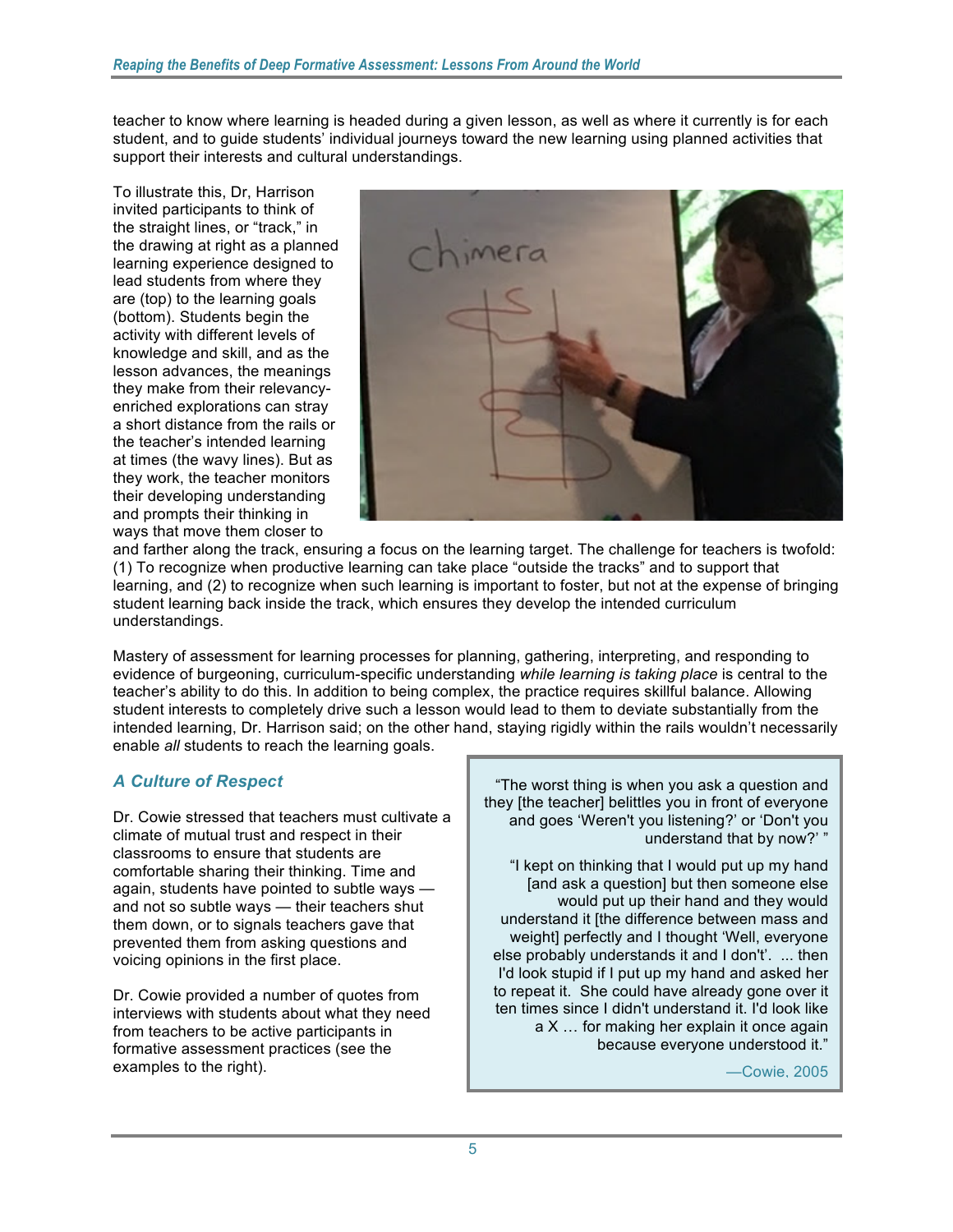Similarly, a classroom culture that invites students to be agents of their own learning is unattainable without active respect for students' experiential and cultural backgrounds. To achieve the kind of learning environment that formative assessment makes possible, teachers must know and value who their students are at a deep level, Dr. Willis said, and that includes "the beliefs, values, worldviews, languages, and practices of the many and various communities to which their students belong." A deficit view of student differences, such as labeling some students as disabled or using ability grouping, undermines efforts to enlist students as learners.

# *What Does the Research Say?*

 Dr. Harrison pointed to a study (Hattie, 2009) that synthesized findings on the effects of many different got high marks: Feedback (effect size 0.73), teacher-student relationships (0.72), not labeling students (0.61), challenging goals (0.56), and peer tutoring (0.55). influences on classroom learning. A number of formative assessment practices related to student agency

 High levels of formative assessment practice maximize these influences by creating classrooms that enable and empower students to make their thinking public as they learn. Students in these classrooms get more feedback from their teachers, and they share feedback with their peers. Their engagement with each other provides teachers with feedback about how they are internalizing new concepts, and when and where their views differ or they don't understand something, they seek the feedback of the teacher.

 The student interviews Dr. Cowie referenced also provide support for how formative assessment empowers students to engage with learning processes. When they aren't labeled or needs (see some examples Dr. Cowie gave at right). Students value different ways of interacting for different purposes, she said. When learning, rather than impose one "right" way on judged, but have positive relationships with their teachers, students in assessment for learning classrooms can be quite articulate about their they are pursuing learning goals, they appreciate being challenged to think, and they prefer that the teacher suggest ways to advance their them.

 By contrast, students in more teacher-centered classrooms may not see the same aspects of formative instruction as "their responsibility." Having acclimated themselves to what it means how taking responsibility for learning is possible and benefits them. to be "good students" in a culture that values teacher-directed learning, they need help seeing

and benefits them.<br>Using case studies of two teachers who used students, Dr. Willis suggested that successfully engaging students as responsible learners and very different approaches to empower such

 "You've got to ask the teacher though, because really didn't understand that. I couldn't understand while and when the teacher wasn't busy I asked her to come and I finally got what it was." the bits on ions and how you make [compounds], I that. ... I ended up just forgetting about it for a

"Today I sat by a brainy person so I asked him."

 "Other students can help us more cos they use language we understand and they know what we are interested in."

 "We ask other students quite often just to see if we and we compare it ... if it is different we think well one of us must have done it wrong so you do it again ... or ask the teacher." did it right. We ask them what their answer was

 "She came around and looked at everyone's work and asked if they did understand, and perhaps said, 'Oh well, may be if you tried it this way or that way it may work better' or 'Have you tried this?' "

"You respect teachers who respect you."

—Cowie, 2005

 peer resources in formative assessment classrooms may have more to do with teacher-student trust than a particular style or approach. The key, she said, is convincing students they have the power and the permission to take action, rather than always rely on the teacher to direct their learning.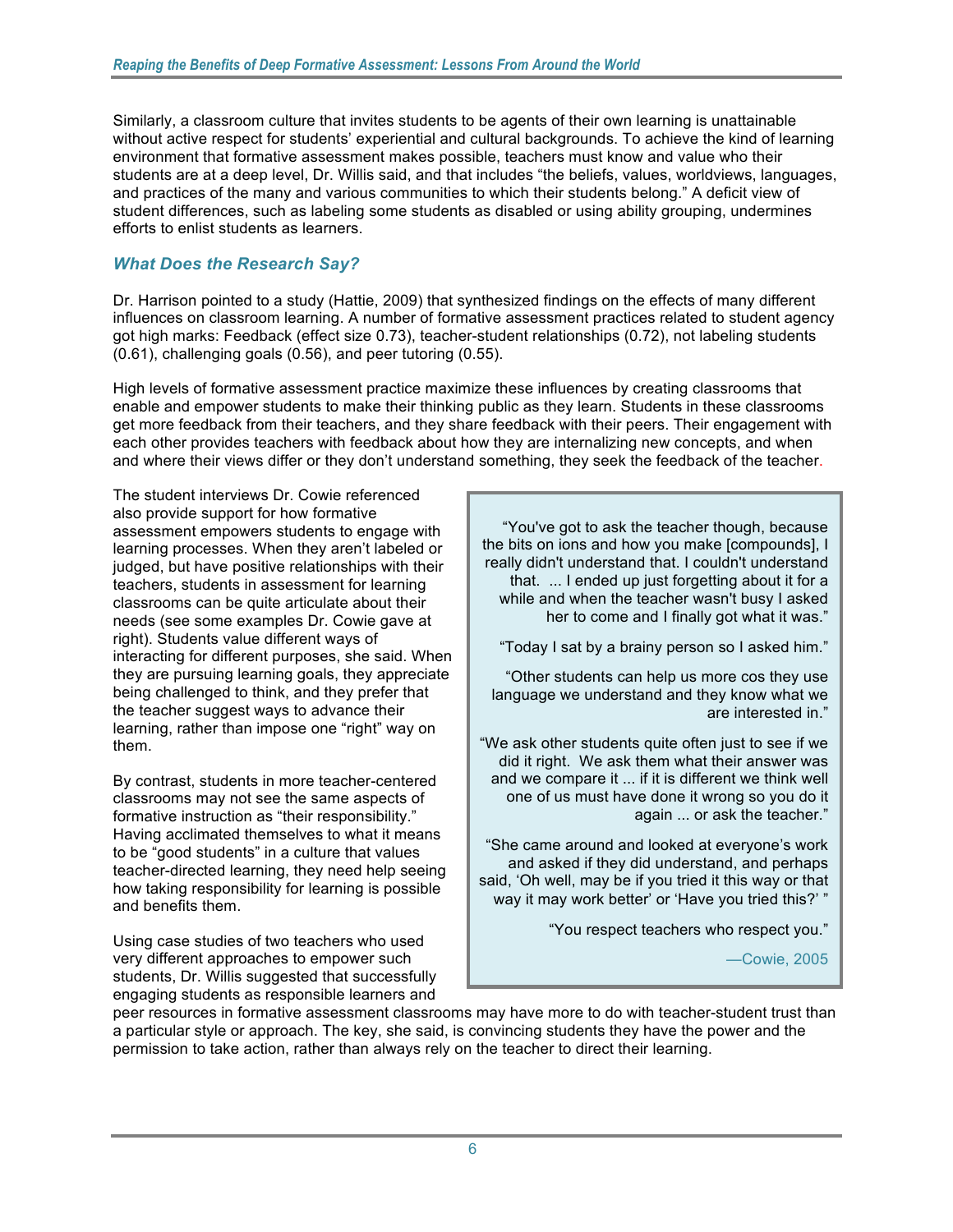# **HOW DO WE HELP TEACHERS BECOME DEEP FORMATIVE PRACTITIONERS?**

# *A Process Enacted at Different Degrees of Sophistication*

 in the United Kingdom. While the types provide a way to think about teacher engagement with formative assessment, the way teachers might progress in their use of formative assessment, and the stages at Dr. Harrison spoke of five types of formative assessment practitioners that had been identified in studies which teachers can get stuck, she stressed that the individual types do not form a learning progression. They are:

- Conformists teachers who enact particular strategies because they are told to.
- • *Strategy players* teachers who focus on a single aspect of practice.
- • *Checkers* teachers who focus mainly on monitoring whether their students learn what was intended.
- • *Involvers* teachers who move, in some way, toward greater student involvement in assessment.
- • *Formative practitioners* teachers who employ a range of rich, robust formative assessment practices.

Drs. Harrison, Cowie, and Willis proposed that connoisseurship, collaboration, and connections are central to teacher practice of formative assessment as a process that is simultaneously responsive to their students' emerging ideas and interests, and guides their students towards curriculum knowledge, dispositions, and competencies/capacities.

#### *Connoisseurship*

 assessment *connoisseurship* — a level of mastery that enables them to access information on student learning and make an extraordinary number of complex judgments in the course of a lesson, and combined with students' willingness to engage in learning, move that learning forward. Citing Sadler (1989), Dr. Cowie called the expertise teachers need to practice high levels of formative implement appropriate and immediate actions based on those assessments — actions that, when

Undergirding this high level of orchestration, she said, are several competencies:

- Strong, flexible disciplinary knowledge.
- The ability to prioritize content to focus on key learning targets.
- • An understanding of which formative assessment strategies are most effective for the subject learning at hand.
- Knowledge of how student learning of that content develops.
- • Understanding of what the students in their specific context know and care about, as well as what would be the students' priority, given what students know and care about.
- And more ...

<u>.</u>

How do teachers with such knowledge and skills become formative assessment connoisseurs?<sup>5</sup> Dr. Harrison described facility with assessment for learning as an intrinsic aspect of teaching skill that must central to them recognizing the potential of formative assessment. Subsequently, in conjunction with the use of planned strategies, they focused on student learning more deliberately during these interactions. be refined rather than taught. "Our aim is to help them strengthen their formative practice," she said. For the teachers in the study by Dr. Cowie (2005), teachers' recognition that they could and were engaging in formative assessment, including providing feedback, during informal interactions with their students was

 use to guide their formative assessment learning (Wylie & Lyon, 2016).  $5$  FAST SCASS commissioned the development of rubrics and other reflection and observation tools teachers can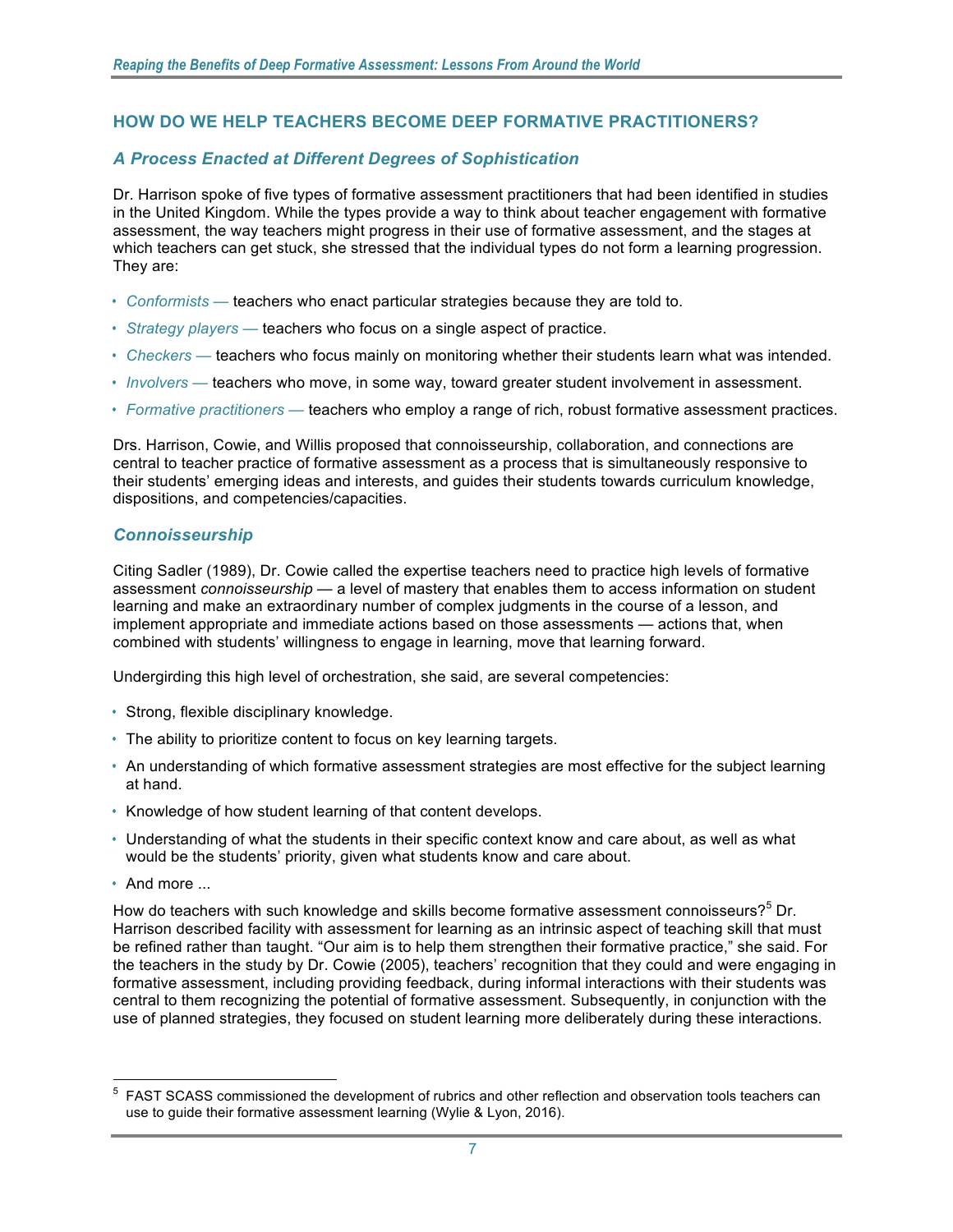Referring to the findings she presented at right, Teachers need to practice their skills in the support of colleagues who understand the facilitate collection of student responses or classroom observations by supportive peers — as well as release time to collaborate with area or the same or adjacent grades. The importance of fostering collaboration among supporting one another's professional growth, lesson plans that include formative assessment subject-based, and context-specific library of such as discussion prompts, rich tasks, student work exemplars, and more — to improve the processes of gathering evidence of student learning forward. Collaboration also critically students are in the learning progression, and what strategies might be employed to support their next learning target. Dr. Willis elaborated on the conditions under which this skill development comes about. unique context in which they work, with the challenges they face. Additional support can include technology — such as devices that colleagues, particularly within the same subject teachers cannot be overstated: In addition to teachers can collaborate on the creation of strategies, ultimately creating a collective, formative assessment instructional strategies learning and providing feedback that moves supports teachers' ability to make sense of where

 even more so when involving assessment "The literature on teacher development suggests that change is a slow and difficult process, and

### *How teachers develop deep understanding of assessment for learning:*

 Grounded in their own classrooms, in their own curiosity" (Haigh & Dixon, 2007, p. 373). discipline, and involved [in] their own students. "[G]aining insight into students' conceptions appeared to stimulate teachers' professional

 Teachers need to include students in evaluative entrenched understandings, attitudes, and behaviours regarding teacher and student roles and relationships" (Hawe & Parr, 2014. p. 230). activities. "[R]equires fundamental changes to

 Situate collective teaching repertoire development within the subject department (Wong, Leung, Chow, Tang, 2010).

 Teacher meetings to have substantive discussions and voice doubts (Haigh & DIxon, 2007, p. 365).

 Professional readings, time to discuss, create, and share (Wilson, 2008).

 Shared philosophies within supportive school. Support from school leaders. Networks with other schools, professionals, and parents (Sach, 2015).

 Not imposed, leaders flexible to enable sustained critical reflection (Hargreaves, 2015).

 Dialogue and trust between the municipality level, school leaders, teachers, and students, and where (Hopfenbeck, Flórez Petour, & Tolo, 2015). the programme was adapted to the local context

 practices," Dr. Harrison acknowledged. While immersed in this kind of sustained growth, teachers must continually take risks, incrementally moving outside their comfort zones to develop new skills, then rehearsing those skills to develop greater fluency.

 "Dialogue and peer work changes the physical layout of the classroom as students need to work together, move around the room, access equipment ... For teachers this can be highly unsettling and additional professional development in new approaches to classroom management may be needed." With time, teachers develop the skill and confidence needed to effect a fundamental shift in teacher and student agency, but such profound shifts in practice usually take more than one year, Dr. Willis noted.

# **HIGHER LEVELS OF SUPPORT**

# *Tight But Loose*

 There are no shortcuts or quick fixes that can bring about the meaningful changes in teaching and learning that are possible through formative assessment, Dr. Harrison stated. Cherry-picking assessment for learning techniques and treating them as add-ons to other initiatives is not a quicker route to the rewards of the practice. "Implementing new ideas is difficult and requires more than simply adding-on to existing practice," she said; "it requires a *reconsideration, restructuring, and reshaping* of practice."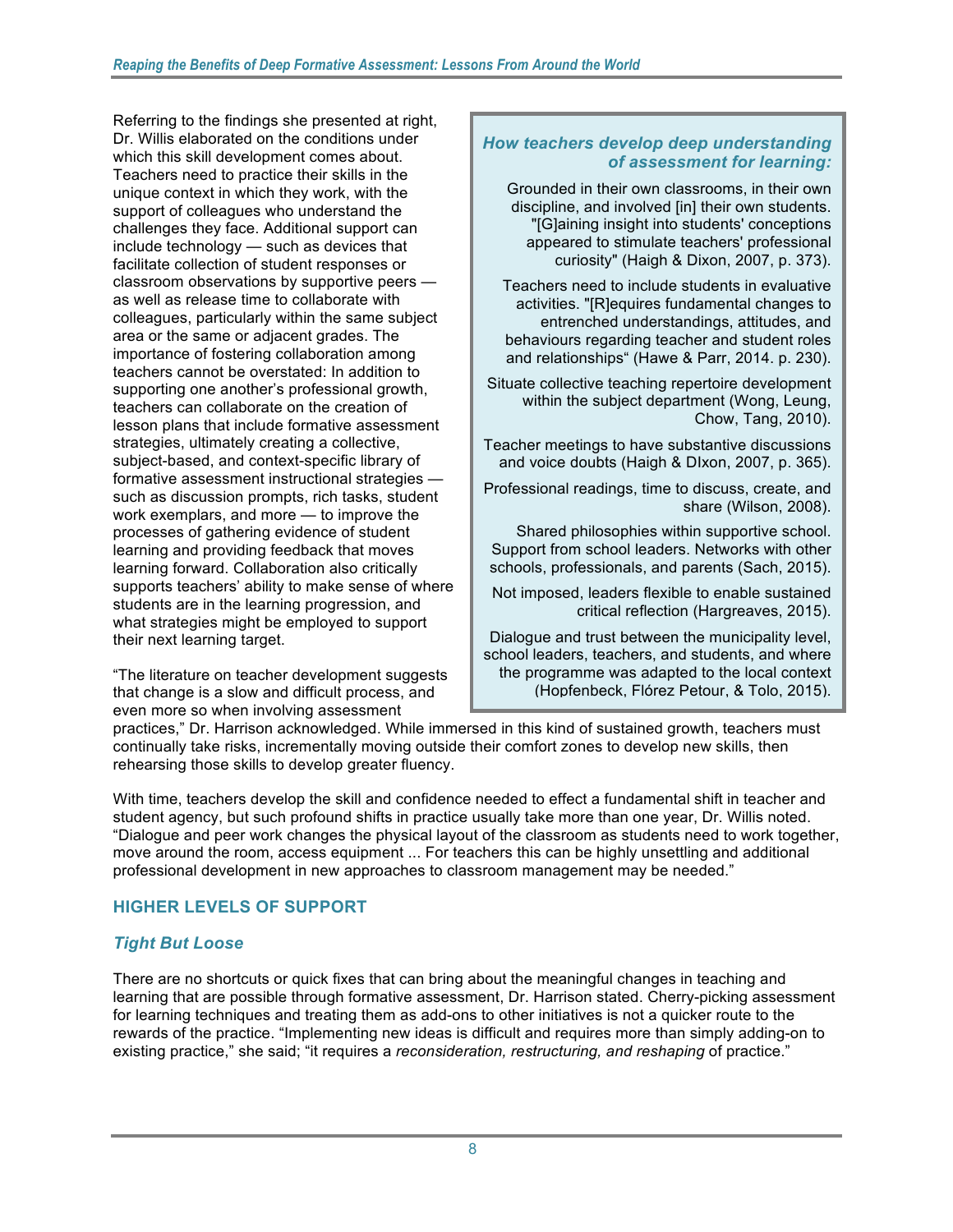Similarly, due to the high level of judgment-mediated teacher action involved, reliance on scripts or the developing does not help teachers develop formative assessment expertise more quickly. imposition of rigid guidelines on how teachers practice formative assessment while their skill is

developing does not help teachers develop formative assessment expertise more quickly.<br>"We advocate: Consistency of principle, *not* uniformity of practice," Dr. Harrison stressed (Harrison & Howard, 2009). The key, she said, is not that teachers practice assessment for learning in a particular way, and not that they learn the practices in a particular order, but rather, that they are "using evidence of achievement to adapt what happens in classrooms to meet learner needs."

 She recommends the "tight but loose" formulation, at right, as a rough guide school leaders can use to empower teachers as they  $\parallel$  an obsessive adherence to central design learn together. Fidelity to the principles of assessment for learning matters more than the the needs, resources, constraints, and must understand the theory well enough at the outset to implement it in a way that is consistent with that theory. that fidelity at a given point in time. To achieve  $\parallel$  (the "loose" part), *but only where these do not* the aims of formative assessment, teachers *conflict with the theory of action of the* 

 formulation, at right, as a rough guide school **"The "tight but loose" formulation ...** "combines learn together. Fidelity to the principles of  $\|\cdot\|$  principles (the "tight" part) with accommodations which strategy a teacher chooses to achieve  $\Box$  particularities that occur in any school or district intervention" (Thompson & Wiliam, 2008).

# *The Role of Policy*

 Dr. Willis pointed to ways government agencies can help spread and support formative assessment practice at scale. A worthy step is developing a theory of action that outlines the system-wide inputs required to bring about changes at the teacher and learner levels. Referring to the "tight but loose" designed to grow formative assessment skill at scale can fail when stakeholders have different ideas formulation, "clarity around the theory of action" should be tight, she said; despite intentions, reforms about who and what needs to change.

 For example, school leaders may have a theory of action that *students will take more responsibility for improving their own learning when teachers change their practice to comply with expected criteria, such*  of action that *students will take more responsibility for improving their own learning when school leaders allow more flexibility in the curriculum*. This misalignment of expectations means it is not likely the change will succeed. By contrast, alignment with an established theory of action that all stakeholders support can *as have learning intentions and success criteria on display in the classroom*. Teachers may have a theory help assure the reform's success.

 As an example of a "loose" factor, Dr. Willis cited choices about how to leverage ongoing formative assessment learning once the long-term effort is underway. As new priorities present themselves, assessment for learning practices can be incorporated into new initiatives in ways that align with the established theory of action (Bishop, Darling-Hammond, & Jaquith, 2015). For example, teachers with strong assessment for learning skill could be enlisted to build formative assessment strategies into the development of a new curriculum framework, or to collaboratively develop formative assessment strategies and practices that support the curriculum. Taking such steps challenges teachers to drive their learning to new levels, supports teachers who are new to formative assessment, and embeds assessment for learning increasingly deeper into policy.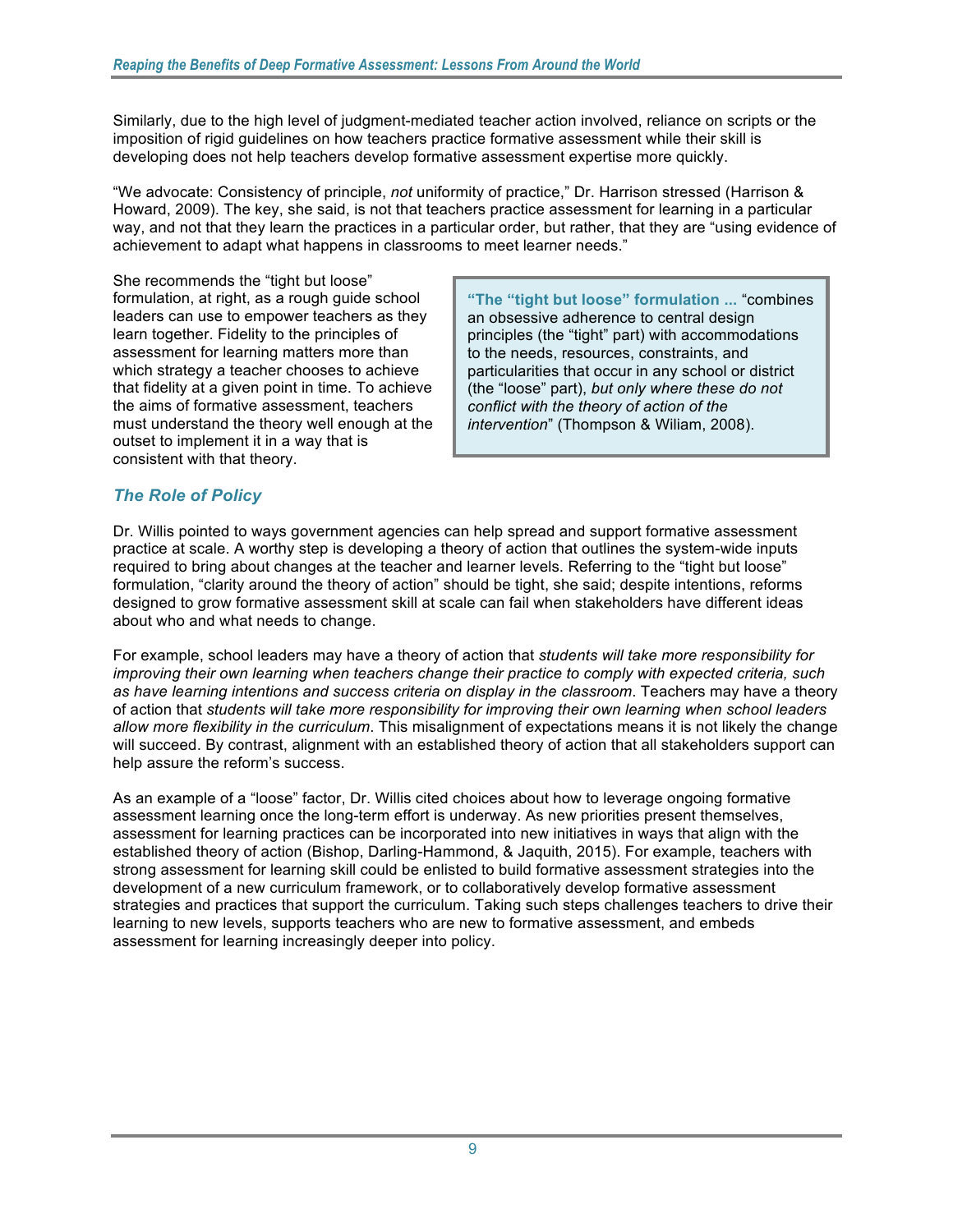#### **WORKS CITED**

- \_\_\_\_\_. Strategies for Assessment of Inquiry Learning in Science (SAILS) project. Available: http://www.sails-project.eu/strategies.html
- Absolum, M., Flockton, L., Hattie, J., Hipkins, R., & Reid, I. (2009). *Directions for assessment in New Zealand: Developing students' assessment capability*. Wellington: Ministry of Education.
- Available: http://assessment.tki.org.nz/Assessment-in-the-classroom/Assessment-position-papers Bishop, J., Darling-Hammond, L., & Jaquith, A. (2015, Nov.). *Maximizing the use of new state*  Bishop, J., Darling-Hammond, L., & Jaquith, A. (2015, Nov.). Maximizing the use of new state  *professional learning investments to support student, educator, and school system growth: Executive summary.* Stanford, CA: Stanford Center for Opportunity Policy in Education. Available: https://edpolicy.stanford.edu/library/publications/1394
- Black, P., Harrison, C., Lee, C., Marshall, B., & Wiliam, D. (2003). *Assessment for learning: Putting it into practice*. UK: Open University Press.
- Cowie, B. (2005). Pupil commentary on Assessment for Learning. *The Curriculum Journal, 16*(2), 137- 151.
- Cowie, B., & Bell, B. (1999). A model of formative assessment in science education. *Assessment in*  Education, 6(1), 101-116.
- *Education, 6*(1), 101–116. Crooks, T. J. (1988). The impact of classroom evaluation practices on students. *Review of Educational Research, 58*, 438-481.
- Durie, M. (2001). *Mauri ora: The dynamics of Māori health.* Australia: Oxford University Press.
- Education Scotland. (2015). *Principles of assessment.* Livingston: Education Scotland. Available: educationscotland.gov.uk/learningandteaching/assessment/about/principles/learnerengagement.asp
- Klenowski, V. (2009). Assessment for learning revisited: an Asia-Pacific perspective. *Assessment in Education: Principles, Policy, & Practice, 16*(3), 263-268.
- Haigh, M., & Dixon, H. (2007). 'Why am I doing these things?': Engaging in classroom-based inquiry  around formative assessment (doi:10.1080/13674580701487000). *Journal of in-Service*  Education, 33(3), 359-376.
- *Education, 33*(3), 359-376. Hargreaves, E. (2013). Assessment for learning and teacher learning communities: UK teachers' experiences (ISSN 1047-6210). *Teaching Education, 24*(3), 327-344.
- Harrison, C., & Howard S. (2009). *Inside the primary black box: Assessment for learning in primary and early years classrooms*. London: GL Assessment.
- Hattie, J. (2009). *Visible learning: A synthesis of over 800 meta-analyses relating to achievement*. Oxford: Routledge.
- Hawe, E., & Parr, J. (2014). Assessment for learning in the writing classroom: An incomplete realisation.  *The Curriculum Journal, 25*(2), 210-237.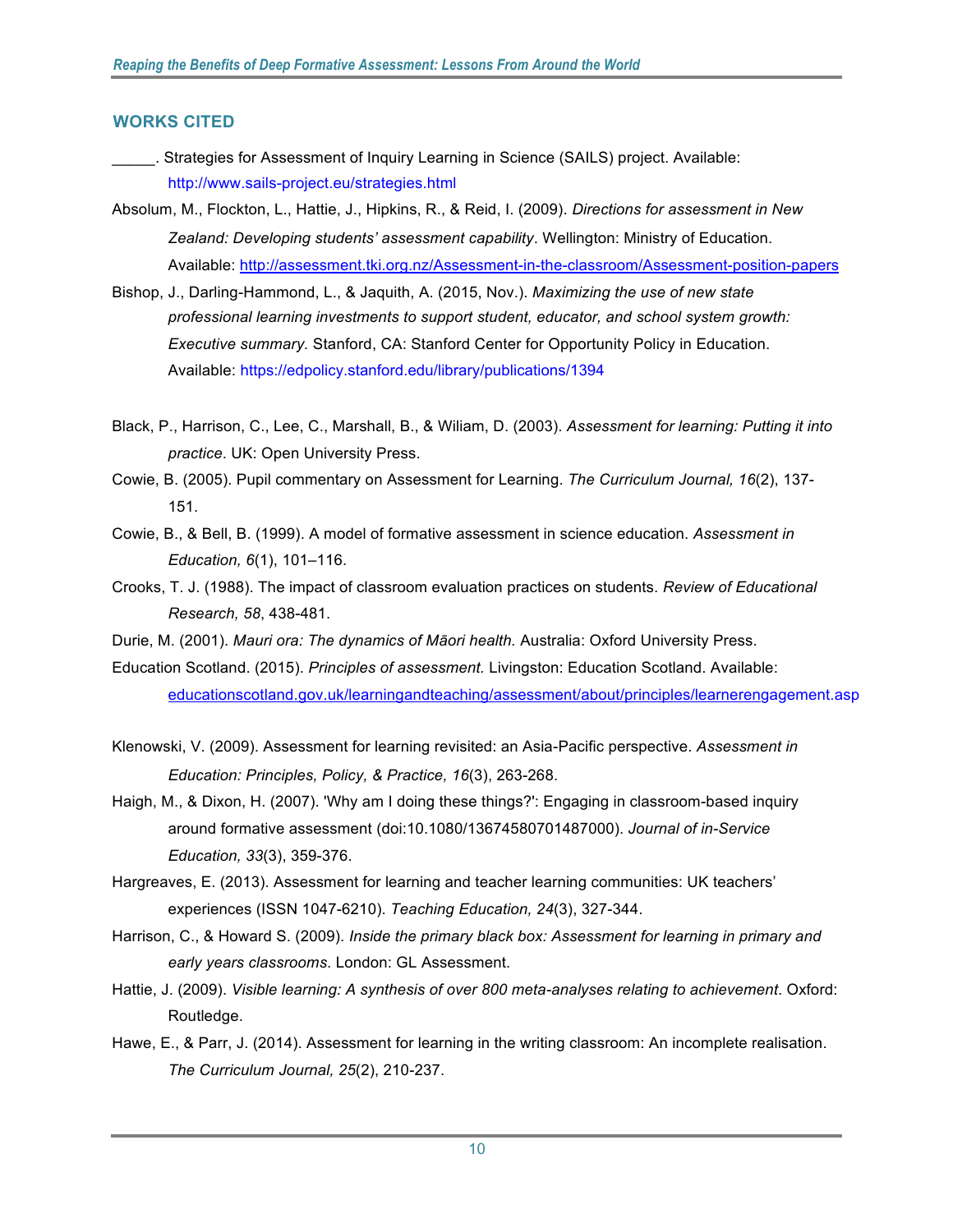- Hopfenbeck, T., Flórez Petour, M. T., & Tolo, A. (2015). Balancing tensions in educational policy reforms: Large-scale implementation of assessment for learning in Norway. *Assessment in Education: Principles, Policy, & Practice, 22*(1), 44-60.
- Marshall, B., & Drummond, M. J. (2006). How teachers engage with assessment for learning: Lessons  from the classroom. *Research Papers in Education 18*(4), 119–32.

New Zealand Ministry of Education. (1994). *Assessment: Policy to practice*. Wellington: Learning Media.

- New Zealand Ministry of Education. (2007). *The New Zealand curriculum*. Wellington: Learning Media. Available: http://nzcurriculum.tki.org.nz
- New Zealand Ministry of Education. (2011). *Position paper: Assessment (schooling sector)*. Wellington: Learning Media. Available: http://assessment.tki.org.nz/Media/Files/Ministry-of-Education-[Position-Paper-Assessment-Schooling-Sector-2011](http://assessment.tki.org.nz/Assessment-in-the-classroom/Assessment-position-papers)
- Sach, E. (2015). An exploration of teachers' narratives: What are the facilitators and constraints which promote or inhibit 'good' formative assessment practices in schools (doi:10.1080/03004279.2013.813956)? *Education 3-13, 43*(3), 322-335.
- Sadler, D. (1989). Formative assessment and the design of instructional systems. *Instructional Science, 18*, 119–144.
- Stiggins, R. J. (2002). Assessment crisis: The absence of assessment for learning. *Phi Delta Kappan*, *83*(10), 758–765.
- Thompson, M., & Wiliam, D. (2008). Tight but loose: A conceptual framework for scaling up school reforms. In E. C. Wylie (Ed.), *Tight but loose: Scaling up teacher professional development in diverse contexts* (RR-08-29, pp. 1-44). Princeton, NJ: Educational Testing Service.
- Wilson, N. (2008). Teachers expanding pedagogical content knowledge: Learning about formative assessment together (doi:10.1080/13674580802003540). *Journal of in-Service Education, 34*(3), 283-298.
- Wong, P., Leung, P., Chow, A., & Tang, S. (2010). A case study of teacher learning in an assessment for learning project in Hong Kong (doi:10.1080/19415250903554087). *Professional Development in*  Education, 36(4), 621-16.
- *Education, 36*(4), 621-16. Wylie, C., & Lyon, C. (2016). *Using the formative assessment rubrics, reflection, and observation tools to support professional reflection on practice* (FARROP, rev. ed.). Commissioned by FAST SCASS.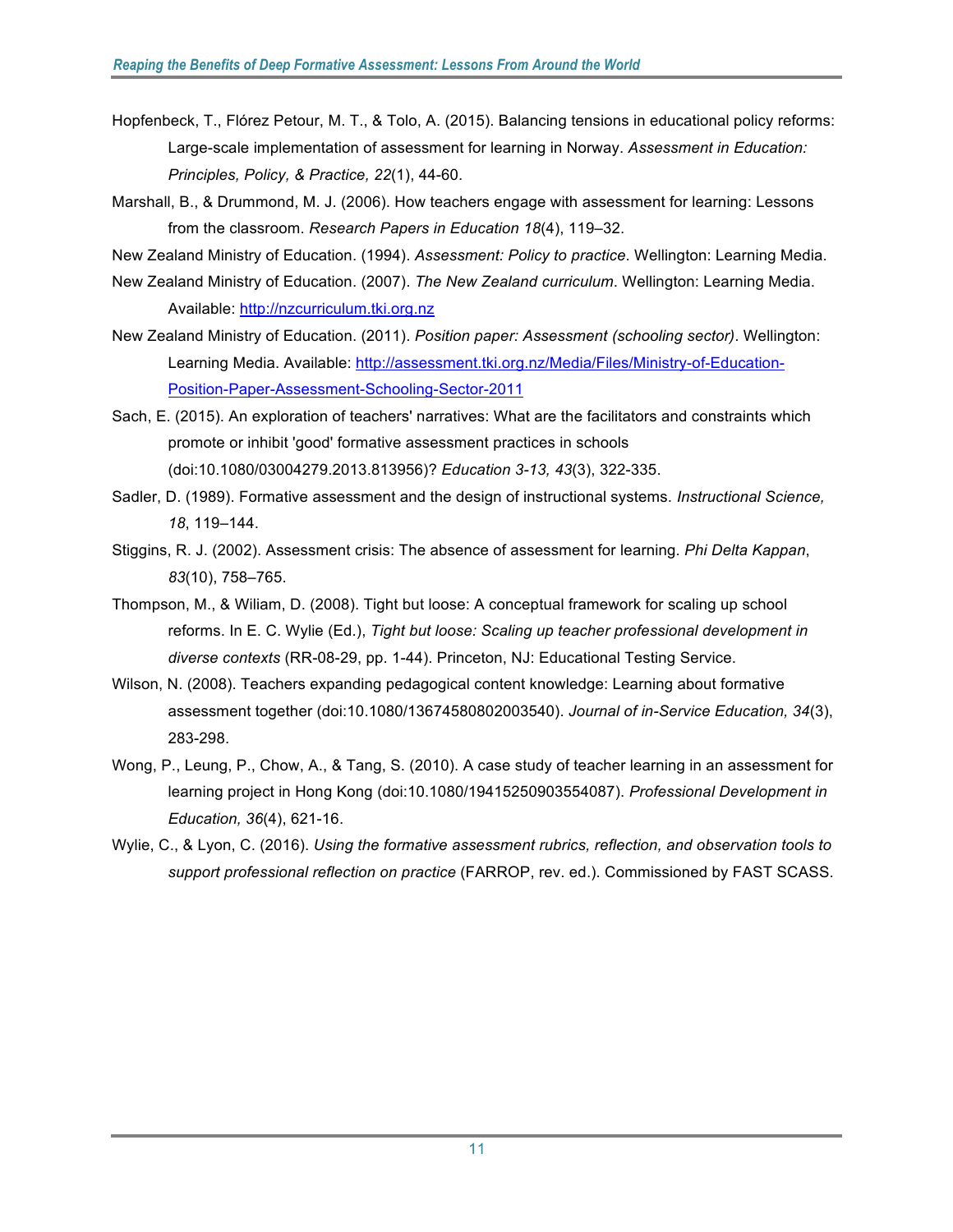#### **ADDITIONAL REFERENCES AND RESOURCES**

- Argyris, C. (1991). Teaching smart people how to learn. *Harvard Business Review, May/June.* Available: https://hbr.org/1991/05/teaching-smart-people-how-to-learn
- Assembly of Alaska Native Educators. (1998). Alaska standards for culturally responsive schools. Fairbanks: Alaska Native Knowledge Network. Available: http://ankn.uaf.edu/Publications/CulturalStandards.pdf
- Australian Institute for Teaching and School Leadership. *Illustrations of practice by career stage* (video for-teachers/illustrations-of-practice/find-by-career-stage resources). AITSL website. Available: http://www.aitsl.edu.au/australian-professional-standards-
- [for-teachers/illustrations-of-practice/find-by-career-stage](https://legacy.aitsl.edu.au/australian-professional-standards-for-teachers/illustrations-of-practice/find-by-career-stage) Australian Institute for Teaching and School Leadership. *Professional growth: The professional conversations project* (videos and downloadable materials). AITSL website. Available: https://www.aitsl.edu.au/tools-resources/resource/professional-conversations-summary
- Berliner, D. C. (2001). Learning about and learning from expert teachers (doi:10.1016/S0883- 0355(02)00004-6). *International Journal of Educational Research, 35*(5), 463–482.
- Black, P., & Wiliam, D. (1998). Inside the black box: Raising standards through classroom assessment.  *Phi Delta Kappan, 80*(2), 139–148.
- Black, P., & Wiliam, D. (2009). Developing the theory of formative assessment. *Educational Assessment, Evaluation, and Accountability, 21*(1), 5-31.
- DeLuca, C. *Approaches to classroom assessment inventory* (online quiz). Queens University Faculty Education website. Available: http://educ.queensu.ca/acai
- Earl, L., & Timperley , H. (2015). *Evaluative thinking for successful educational innovation.* (Education Working Paper No.122 ). Paris Directorate for Education and Skills. Available: http://www.oecd.org/officialdocuments/publicdisplaydocumentpdf/?cote=EDU/ WKP(2015)11&docLanguage=En
- Harrison, C., & Wiliam, D. (2016). *Assessment for learning in STEM teaching* (free online course starting Oct. 31, 2016). Future Learn website. Available: https://www.futurelearn.com/courses/assessment-for-learning-stem
- Harrison, C., & Wiliam, D. (2016). *Assessment for learning in STEM teaching* (video: teachers' reflections on hinge-point questions). Future Learn website. Available: https://www.futurelearn.com/courses/assessment-for-learningstem/1/steps/58238?utm\_campaign=Share+Links&utm\_medium=futurelearnopen\_step&utm\_source=twitter
- Le Fevre, D., & Fellus, O. (Eds.) (2016, April). Lead the change series: Q&A with Santiago Rincón- Gallardo. American Education Research Association, 57. Available: http://www.aera.net